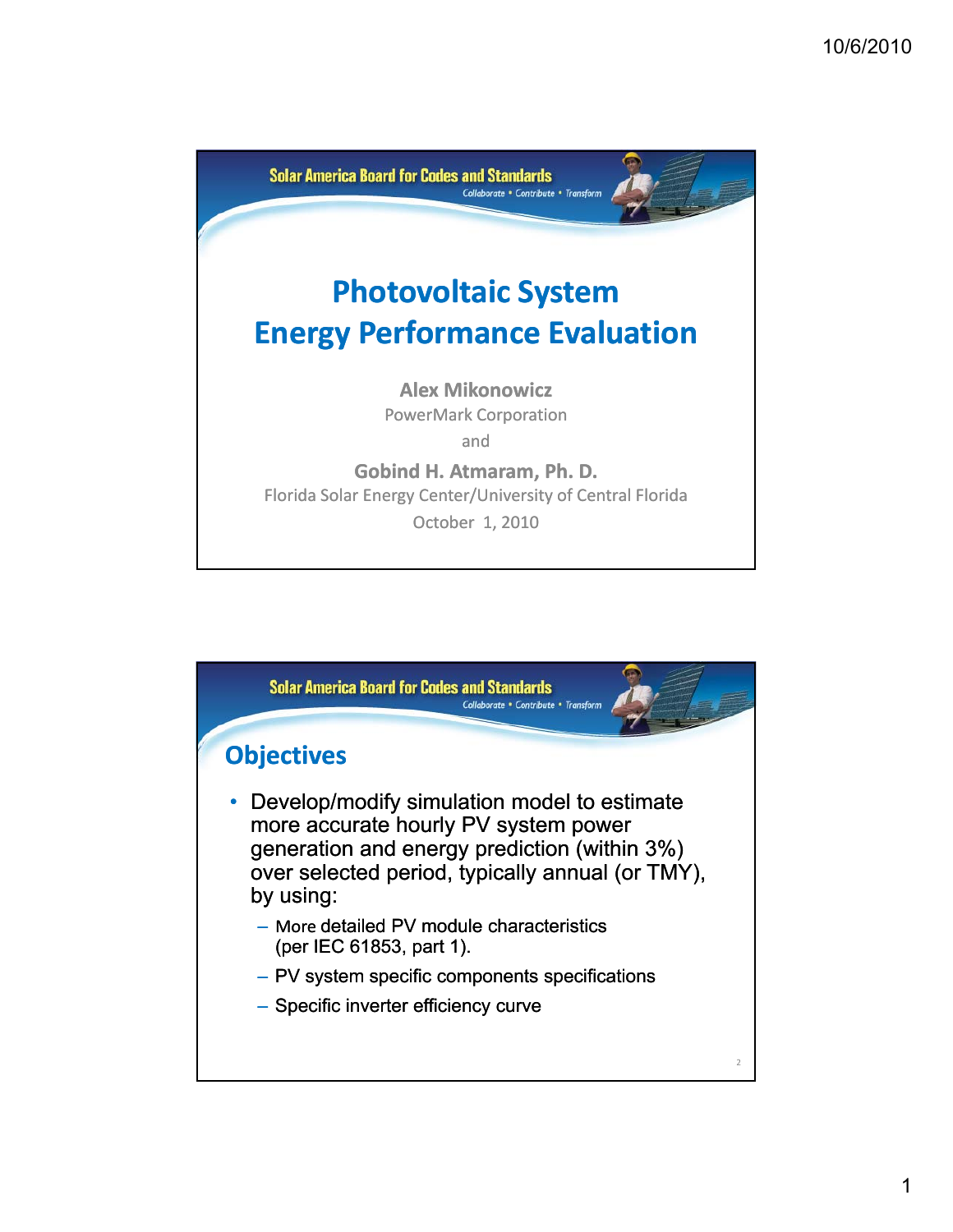

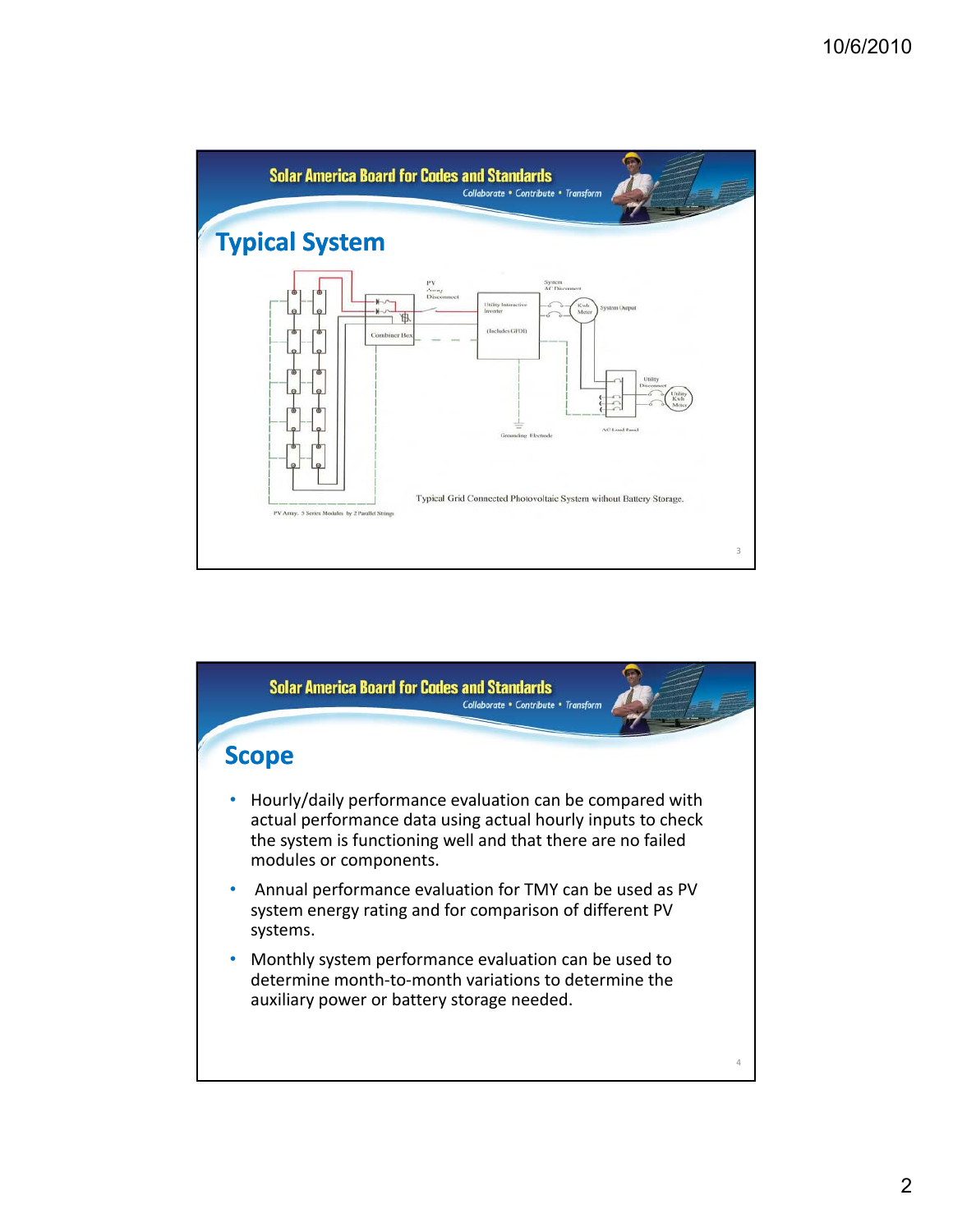

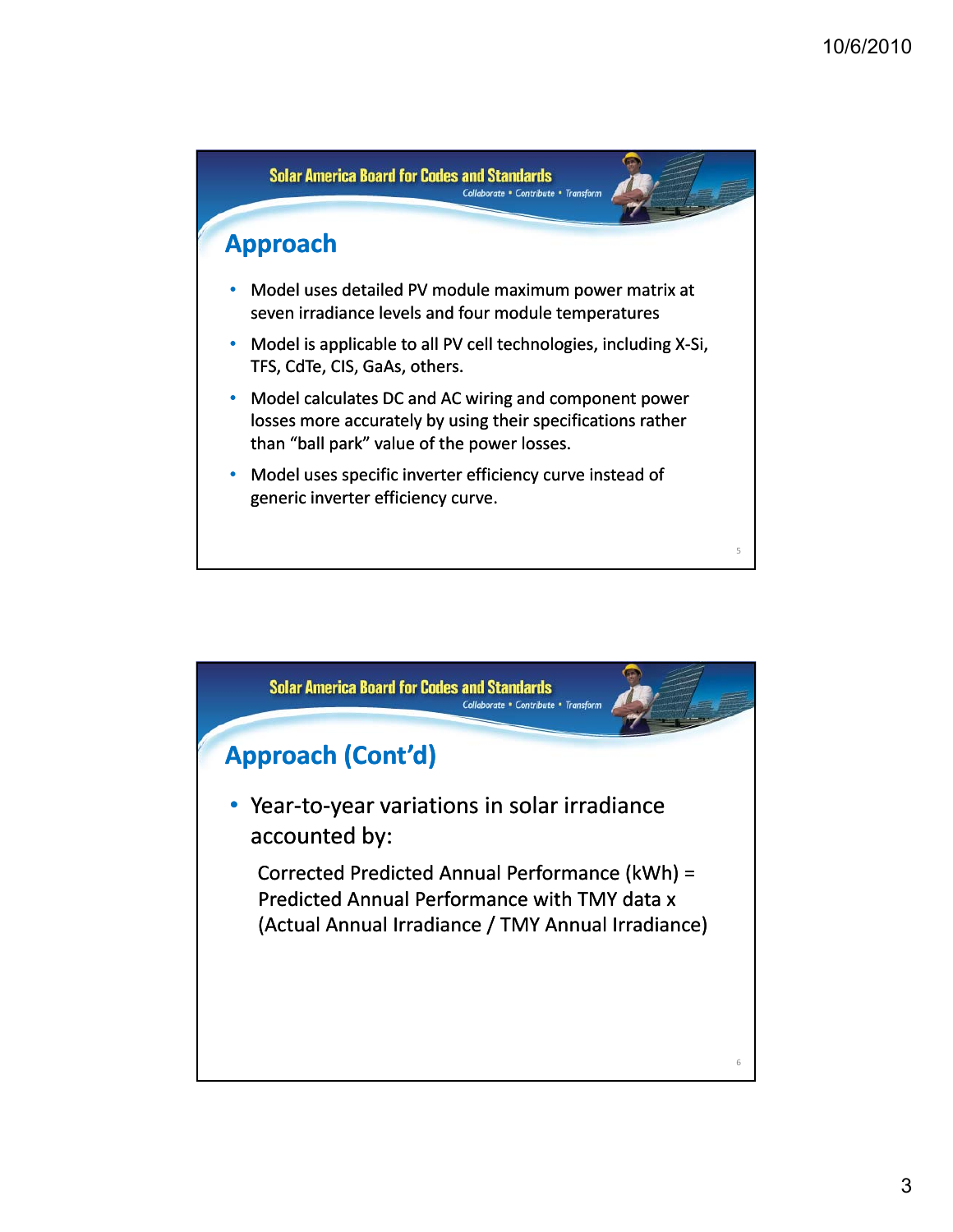

| <b>Solar America Board for Codes and Standards</b><br>Collaborate • Contribute • Transform<br>IEC 61853-1: |                                                                                                                                                         |          |                           |                |                |                |  |
|------------------------------------------------------------------------------------------------------------|---------------------------------------------------------------------------------------------------------------------------------------------------------|----------|---------------------------|----------------|----------------|----------------|--|
|                                                                                                            | <b>PHOTOVOLTAIC (PV) MODULE PERFORMANCE TESTING AND ENERGY RATING -</b><br>Part 1: Irradiance and temperature performance measurements and power rating |          |                           |                |                |                |  |
|                                                                                                            | $P_{max}$ I <sub>sa</sub> , V <sub>od</sub> , and V <sub>max</sub> versus Irradiance and Temperature                                                    |          |                           |                |                |                |  |
|                                                                                                            | Irradiance $(W/m2)$                                                                                                                                     | Spectrum | <b>Module Temperature</b> |                |                |                |  |
|                                                                                                            |                                                                                                                                                         |          | $15^{\circ}$ C            | $25^{\circ}$ C | $50^{\circ}$ C | $75^{\circ}$ C |  |
|                                                                                                            | 1100                                                                                                                                                    | AM1.5    | <b>NA</b>                 |                |                |                |  |
|                                                                                                            | 1000                                                                                                                                                    | AM1.5    |                           |                |                |                |  |
|                                                                                                            | 800                                                                                                                                                     | AM1.5    |                           |                |                |                |  |
|                                                                                                            | 600                                                                                                                                                     | AM1.5    |                           |                |                |                |  |
|                                                                                                            | 400                                                                                                                                                     | AM1.5    |                           |                |                | <b>NA</b>      |  |
|                                                                                                            | 200                                                                                                                                                     | AM1.5    |                           |                |                | <b>NA</b>      |  |
|                                                                                                            | 100                                                                                                                                                     | AM1.5    |                           |                | <b>NA</b>      | <b>NA</b>      |  |
| <b>Indoor &amp; Outdoor Test Methods</b>                                                                   |                                                                                                                                                         |          |                           |                |                |                |  |